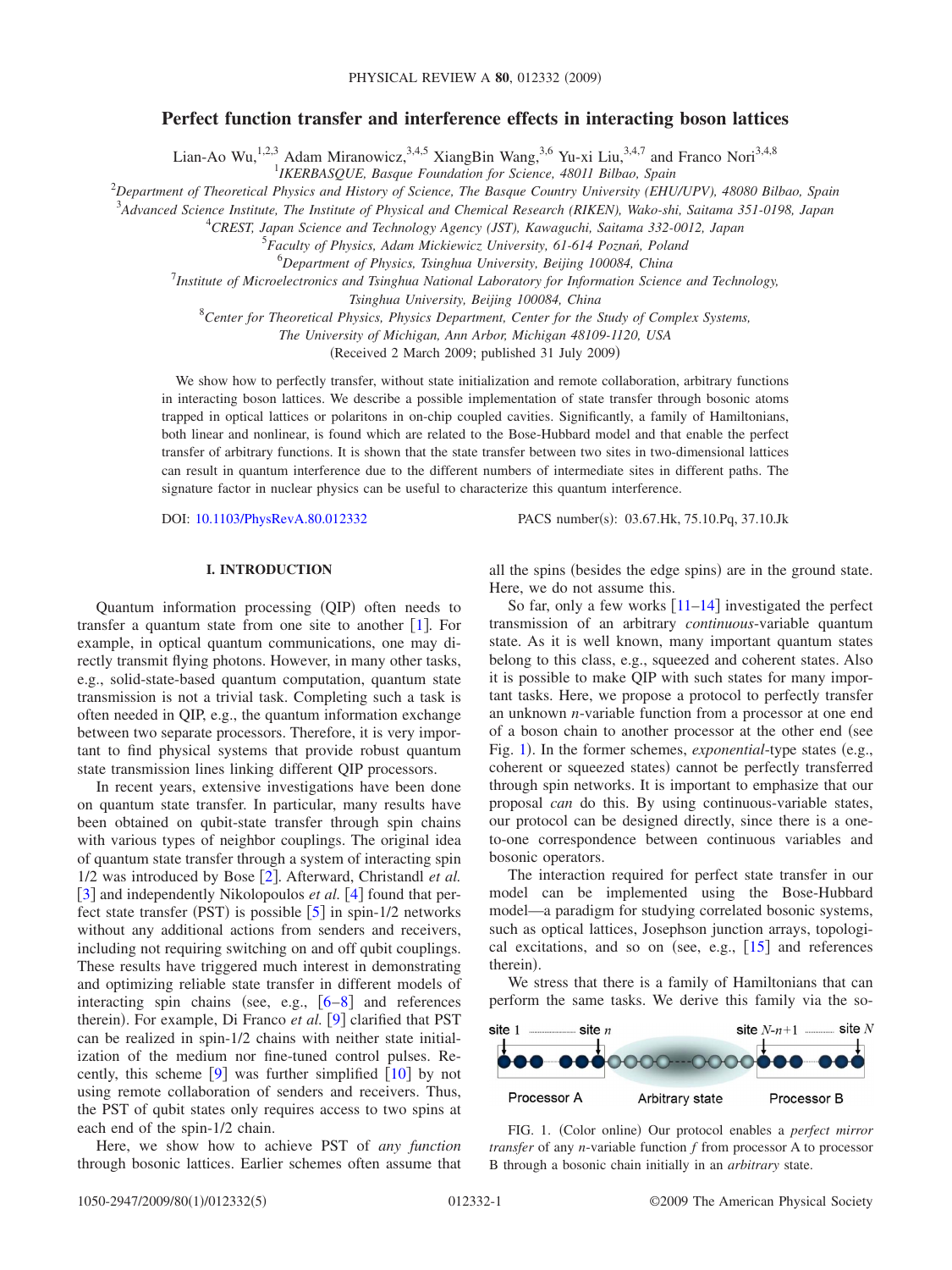called *dressing* transformations, which will be described below. Moreover, we show that the state transfer between two sites in two-dimensional lattices can produce quantum interference that can be characterized by the signature factor used in nuclear theory spectroscopy  $[16]$  $[16]$  $[16]$ .

#### **II. BOSE-HUBBARD MODEL**

Let us now consider dynamics of bosons, in a system with *N* sites, governed by the Bose-Hubbard Hamiltonian  $[15, 17-19]$  $[15, 17-19]$  $[15, 17-19]$ 

<span id="page-1-0"></span>
$$
H = -\sum_{k=1}^{N-1} J_k (b_k^{\dagger} b_{k+1} + b_{k+1}^{\dagger} b_k) + \sum_{k=1}^{N} \epsilon_k n_k + H_U, \qquad (1)
$$

where  $n_k = b_k^{\dagger} b_k$  is the number operator for the bosons located at the *k*th site,  $b_k^{\dagger}$  ( $b_k$ ) is the bosonic creation (annihilation) operator. For simplicity, we set  $\hbar = 1$  and, hereafter, we drop the lower and the upper bounds of summation. Equation  $(1)$  $(1)$  $(1)$ describes hopping bosons in the presence of the on-site repulsion given by

$$
H_U = U \sum n_k (n_k - 1). \tag{2}
$$

The hopping (tunneling) matrix element between nearestneighbor sites is given by

$$
J_k = \int d^3 \mathbf{r} \ w^* (\mathbf{r} - \mathbf{r}_k) [T + V_{\text{lat}}(\mathbf{r})] w(\mathbf{r} - \mathbf{r}_{k+1}), \qquad (3)
$$

where  $w(\mathbf{r}-\mathbf{r}_k)$  is a single-atom Wannier function at lattice site *k*,  $V_{\text{lat}}(\mathbf{r})$  denotes the optical lattice potential, and *T* is the kinetic energy of a single atom. The parameter

$$
\epsilon_k = \int d^3 \mathbf{r} \ V_T(\mathbf{r}) |w(\mathbf{r} - \mathbf{r}_k)|^2 \approx V_T(\mathbf{r}_k), \tag{4}
$$

where  $V_T(\mathbf{r})$  characterizes an additional external trapping potential. The parameters in an optical lattice are controllable. For instance, the well depth,  $V_0 = \max |V_{\text{lat}}(\mathbf{r})|$ , of the optical lattice can be tuned in real time by changing the power of the lasers. The parameters  $V_T(\mathbf{r}_k)$  and  $V_0$  can be controlled to obtain desired values of  $\epsilon_k$  and  $J_k$ .

The model described by Eq.  $(1)$  $(1)$  $(1)$  can, e.g., be implemented in a system of interacting polaritons in periodic arrays of coupled optical resonators with strong atom-photon coupling [ $20$ ] (for a review, see [[18](#page-4-16)]). Large-scale  $(N>100)$  arrays of ultrahigh-finesse  $(Q \sim 1 \times 10^6)$  coupled photonic-crystal nanocavities have been realized experimentally  $\lceil 21 \rceil$  $\lceil 21 \rceil$  $\lceil 21 \rceil$  demonstrating a relatively long photon lifetime  $(-1 \text{ ns})$  with low propagation and coupling losses. Also ultrahigh-finesse toroidal fiber-coupled microresonators have been proposed [[20](#page-4-15)], for which the observed coupling between fundamental modes of a fiber and a microresonator much exceeds losses into other modes; specifically, the experimental ideality factor was reported to be 99.97%  $[22]$  $[22]$  $[22]$ . Alternative implementa-tions of Eq. ([1](#page-1-0)) include arrays of Josephson junctions (e.g., [[23](#page-4-19)[,24](#page-4-20)]) and ultracold atoms trapped in optical lattices (as suggested in  $[17]$  $[17]$  $[17]$  and first experimentally realized in  $[25]$  $[25]$  $[25]$ ). For a review on the Bose-Hubbard model and its physical implementations, see  $[15]$  $[15]$  $[15]$ . We note that, in the latter systems,

it is more difficult, in comparison to coupled arrays of cavities, to access and to control individual lattice sites due to the small distances between the sites  $\lceil 18 \rceil$  $\lceil 18 \rceil$  $\lceil 18 \rceil$ .

We note that when the nonlinear term  $H_U$  in Eq. ([1](#page-1-0)) is negligibly small, Eq. ([1](#page-1-0)) becomes a linearly coupled bosonic Hamiltonian, which is equivalent to that of the on-chip coupled cavities (e.g., as theoretically described in Refs. [[20,](#page-4-15)[26,](#page-4-22)[27](#page-4-23)]). The controllable parameter  $\epsilon_k$  of these cavities can be realized by, e.g., tunable transmission line resonators (e.g., Refs.  $[28,29]$  $[28,29]$  $[28,29]$  $[28,29]$ ), while the tunable coupling  $J_k$  between each pair of resonators can be realized by superconducting quantum interference device couplers. Recent progress in manufacturing ultrahigh-finesse microcavities on a chip [[30](#page-4-26)[–33](#page-4-27)] indicates the experimental feasibility of state transfers in such systems with current or soon-to-be-available technology.

## **III. ANGULAR MOMENTUM AND ENGINEERED BOSE-HUBBARD MODEL**

The angular momentum vector **L** is a single-particle operator that can have either a fermionic or a bosonic representation. The bosonic representation of **L** can be written  $\begin{bmatrix} 34 \end{bmatrix}$  $\begin{bmatrix} 34 \end{bmatrix}$  $\begin{bmatrix} 34 \end{bmatrix}$  as

$$
\mathbf{L} = \sum_{m,m'} \langle lm| \mathbf{L} | lm' \rangle A_{lm}^{\dagger} A_{lm'}, \tag{5}
$$

where  $|m\rangle$  are eigenstates of the total angular momentum  $L^2$ and  $L_z$ . Here, we define bosonic creation operators  $A_{lm}^{\dagger}$  such that, under rotation, they map or transfer among themselves as a rank-*l* irreducible spherical tensor operator.

Reference  $\begin{bmatrix} 3 \end{bmatrix}$  $\begin{bmatrix} 3 \end{bmatrix}$  $\begin{bmatrix} 3 \end{bmatrix}$  maps the indices of the site numbers of a one-dimensional chain into the magnetic quantum number *m* of the total angular momentum *l*, such that  $l = \frac{N-1}{2}$  and *m*  $=-\frac{N-1}{2}+k-1$ . For instance, the magnetic number for the first site is  $m=-l=-\frac{N-1}{2}$ . With this mapping, the rank-*l* irreducible spherical tensor bosonic operator  $A_{lm}^{\dagger}$  corresponds to the bosonic operator  $b_k^{\dagger}$  at site  $k=m+\frac{N+1}{2}$ , which obeys the tensor transformation  $[34]$  $[34]$  $[34]$ 

$$
R(\Omega) A_{lm}^{\dagger} R^{-1}(\Omega) = \sum_{m'} D_{m'm}^{l}(\Omega) A_{lm'}^{\dagger}, \qquad (6)
$$

where  $R(\Omega)$  is a rotation operator with Euler angles  $\Omega$  $=(\alpha,\beta,\gamma)$  and

$$
D_{m'm}^{l}(\Omega) = \exp(-im'\alpha)d_{m'm}^{l}(\beta)\exp(-im\gamma)
$$
 (7)

given in terms of Wigner's *d* matrix [[35](#page-4-29)],  $d'_{m'm}(\beta)$ . The three components of the angular momentum vector may be expressed by atomic creation and annihilation operators as

$$
L_{x} = \sum C_{k} (b_{k}^{\dagger} b_{k+1} + b_{k+1}^{\dagger} b_{k}),
$$
  
\n
$$
L_{y} = i \sum C_{k} (b_{k}^{\dagger} b_{k+1} - b_{k+1}^{\dagger} b_{k}),
$$
  
\n
$$
L_{z} = \sum n_{k} [k - \frac{1}{2}(N+1)],
$$
\n(8)

where  $C_k = \frac{1}{2} \sqrt{k(N-k)}$ . The term  $\Sigma n_k$  in  $L_z$  is the total boson number and commutes with other operators. If we engineer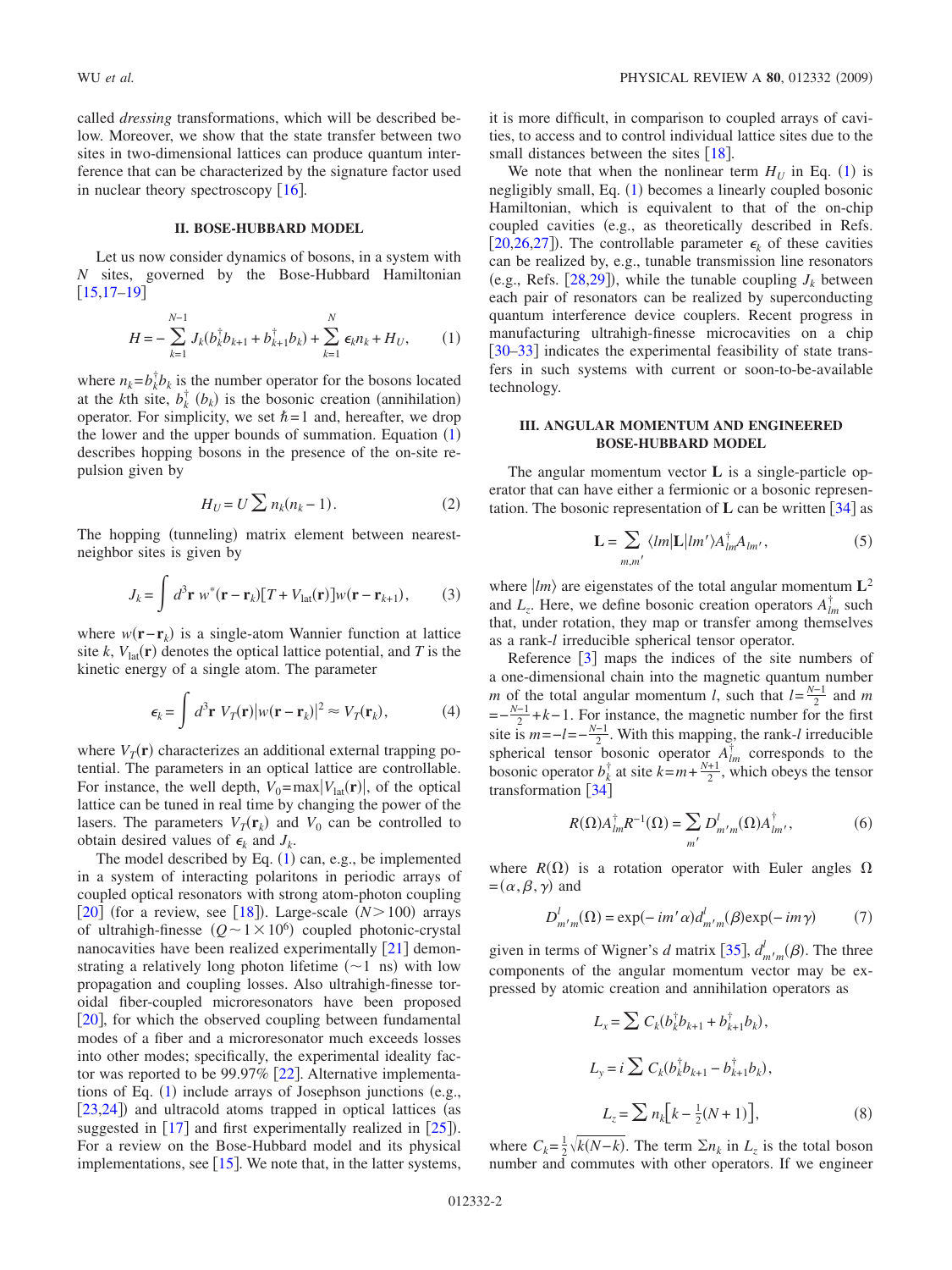$J_k$  and  $\epsilon_k$  in Eq. ([1](#page-1-0)) such that [[3](#page-4-2)]  $J_k = JC_k$  and  $\epsilon_k = \epsilon(\frac{N+1}{2} - k)$ , then its time evolution becomes

$$
U(t) = \exp[i(JL_x + \epsilon L_z - H_U)t].
$$
 (9)

The on-site repulsion  $H_U$  can be adjusted by varying the strength *U*.

#### **IV. LINEAR CASE**

Let us first consider the case when *J* is so large that we can ignore  $H_U$ , so the Bose-Hubbard model becomes linear and the evolution operator  $U(t)$  corresponds to a rotation operator  $R(\Omega)$ . Additionally, by assuming that  $\epsilon = 0$ , the evolution is described by

$$
U^{\dagger}(t)A_{lm}^{\dagger}U(t) = \sum e^{i(\pi/2)(m'-m)}d_{m'm}^{\dagger}(Jt)A_{lm'}^{\dagger}.
$$
 (10)

When  $t_0 = \pi / J$ , this expression reduces to a simple form

$$
U^{\dagger}(t_0)b_i^{\dagger}U(t_0) = rb^{\dagger}_{N-i+1},\tag{11}
$$

<span id="page-2-2"></span>where the factor

$$
r = \exp\left(-i\pi \frac{N-1}{2}\right) \tag{12}
$$

is analogous to the so-called *signature* in nuclear-structure theory  $[16]$  $[16]$  $[16]$ . Below, we will discuss the interference induced by this signature factor. There exist observable effects for different signatures in nuclear spectroscopy. For instance, the lowest (so-called bandhead [[16](#page-4-12)]) energy differs for the two cases  $r = -i$  and  $r = i$ , for the same spin  $K = 1/2$ . Here,  $r = 1$ when the total number of sites  $N=5, 9, 13, \ldots$  In this case

$$
U^{\dagger}(t_0)b_i^{\dagger}U(t_0) = b_{N-i+1}^{\dagger}.
$$
 (13)

<span id="page-2-1"></span>Moreover, these results are valid for a general linear Hamiltonian  $H_l = \mathbf{v} \cdot \mathbf{L}$ , with constant vector  $\mathbf{v} = (-J, 0, -\epsilon)$ .

## **V. PERFECT STATE TRANSFER FOR THE LINEAR CASE**

The following results can be applied to various linear optical or atomic systems. Now, let us assume that a multivariable function *f* is encoded in an *n*-site processor A, such that  $f(x_1, \ldots, x_n)$  is mapped into the state  $\bar{f}(b_1^{\dagger}, \ldots, b_n^{\dagger}) |0\rangle$  as follows:

$$
f(x_1, \ldots, x_n) \to f(b_1^\dagger, \ldots, b_n^\dagger) |0\rangle, \tag{14}
$$

where  $|0\rangle = |0\rangle^{\otimes N}$ . For instance, a function  $\alpha x_1^2 + \beta x_n^2$ , with unknown coefficients  $\alpha$  and  $\beta$ , is mapped into the state  $(\alpha b_1^{\dagger} b_1^{\dagger} + \beta b_n^{\dagger} b_n^{\dagger}) |0\rangle$ . Thus, any general function *f* can be perfectly transferred as

<span id="page-2-0"></span>
$$
U(t_0)f(b_1^{\dagger},\ldots,b_n^{\dagger})|\mathbf{0}\rangle
$$
  
=  $f(U(t_0)b_1^{\dagger}U^{\dagger}(t_0),\ldots,U(t_0)b_n^{\dagger}U^{\dagger}(t_0))|\mathbf{0}\rangle$   
=  $f(b_N^{\dagger},\ldots,b_{N-n+1}^{\dagger})|\mathbf{0}\rangle.$  (15)

The function *f* operates sequentially from 1 to *n* in processor A and reads in the opposite order in processor B. We emphasize that the central subset part of the chain (Fig.  $1$ ) should not be necessarily in the ground state and can be in an arbitrary state. However, for simplicity and without loss of generality, here, we work with the state  $|0\rangle$ .

## **VI. PERFECT STATE TRANSFER WITH ON-SITE REPULSION**

When the strength of  $H_U$  is relatively strong and the total number  $\sum n_k$  is much smaller than the number *N* of sites, the system tends to have at most one atom at each site because of the gap caused by  $H_U$ . Moreover, in the limit when there is only one boson, we can still transfer a function perfectly. In this case, an arbitrary state  $|\phi\rangle$  of the whole system can be annihilated by the on-site repulsion Hamiltonian  $H_U|\phi\rangle = 0$ . Therefore, this case is the same as the one in Eq.  $(15)$  $(15)$  $(15)$ . The transfer would be perfect if we are able to prepare an initial state

$$
|\phi\rangle_1 = \alpha|\mathbf{0}\rangle + \beta b_1^\dagger|\mathbf{0}\rangle,\tag{16}
$$

where only the first site is occupied. Thus, the state can be perfectly transferred to  $|\phi\rangle_N$  in the same way as in the linear case. Generally, an arbitrary state,

$$
|\phi\rangle = \alpha|\mathbf{0}\rangle + \sum_{k=1}^{n} \beta_k b_k^{\dagger} |\mathbf{0}\rangle, \qquad (17)
$$

with one atom at an *n*-site processor A can also be transferred perfectly.

#### **VII. GENERALIZATION**

A time-independent arbitrary unitary transformation *W* does not change the commutation relations among angular momentum components, meaning that  $H_1 = \mathbf{v} \cdot \mathbf{L}$  is mapped into  $H'_l = \mathbf{v} \cdot \mathbf{L}'$ , where the components of  $\mathbf{L}'$  satisfy the same commutation relations. However, this map may introduce new effects. Indeed, the whole family of Hamiltonians generated by an arbitrary *W* can transfer functions perfectly as in Eq. ([13](#page-2-1)). For spin systems, this transformation *W* corresponds to the so-called *dressed qubit* [[36](#page-4-30)]. The bosonic Hilbert space is infinite dimensional and this allows more flexibility to use additional transformations, including continuous-variable transformations (this is not possible in spin chains). As an example, here, we now consider transformations *W* such that they act on each site individually, namely,  $W = \prod_{k=1}^{N} W_k$ . For instance, the Hamiltonian  $H_l = JL_x$ becomes

$$
H'_{l} = H_{l} + \sum C_{k} \{2|\beta|^{2} - [\beta^{*}(b_{k} + b_{k+1}) + \text{H.c.}]\} \qquad (18)
$$

under the displacement operator  $W_k = \exp(\beta b_k^{\dagger} - \beta^* b_k)$ . Here, we set  $\beta_k$ 's equal to  $\beta$  for all sites, so that the *dressed coherent state (dressed displaced vacuum)*

$$
|\boldsymbol{\beta}\rangle \equiv |\beta\rangle^{\otimes N} = \prod \exp(\beta b_k^{\dagger} - \beta^* b_k)|\mathbf{0}\rangle \tag{19}
$$

is invariant under the transformation  $U(t_0)$ . Any function f is mirror transferred via the coherent state  $|\beta\rangle$ ,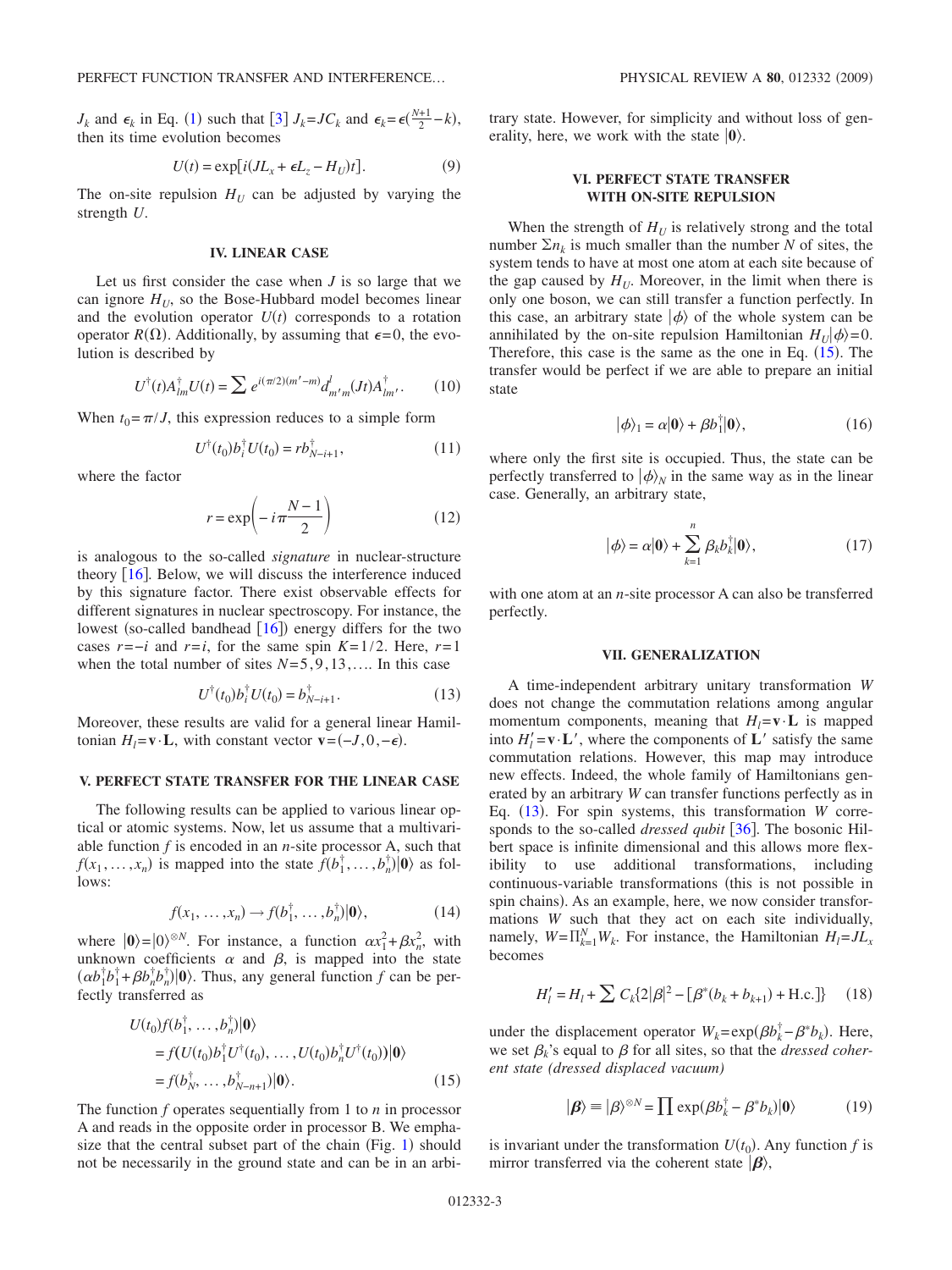<span id="page-3-0"></span>
$$
f(b_1^{\dagger} - \beta^*, \dots, b_n^{\dagger} - \beta^*)|\boldsymbol{\beta}\rangle \rightarrow f(b_N^{\dagger} - \beta^*, \dots, b_{N-n+1}^{\dagger} - \beta^*)|\boldsymbol{\beta}\rangle.
$$
\n(20)

Another example of dressing transformation occurs via the one-mode squeezing operator  $W_k = \exp[(\xi/2)(b_k^2 - b_k^{\dagger 2})]$ , where the transferred Hamiltonian reads

$$
H'_{l} = H_{l} \cosh \xi + H_{s} \sinh \xi, \qquad (21)
$$

<span id="page-3-1"></span>where

$$
H_s = \sum C_k (b_k^{\dagger} b_{k+1}^{\dagger} + b_{k+1} b_k).
$$
 (22)

This induces squeezed states. Any function *f* can be perfectly mirror transferred via the *dressed squeezed vacuum*

$$
|\xi\rangle \equiv |\xi\rangle^{\otimes N} = \prod \exp[(\xi/2)(b_k^2 - b_k^{\dagger 2})]|0\rangle \tag{23}
$$

in the same way as in Eq.  $(20)$  $(20)$  $(20)$ .

We can also introduce another useful nonlinear term by setting  $\xi$  as an operator. If we bosonize  $\xi = \xi_0(c + c^{\dagger})$  and assume a small  $\xi_0$ , the Hamiltonian ([21](#page-3-1)) becomes

$$
H'_{l} = H_{l} + \xi_{0}(c + c^{\dagger})H_{s},
$$
\n(24)

which describes a nonlinear down-conversion effect. If the boson  $\xi$  is coupled to a collective rotational system,  $\xi = \xi_0 J_z$ , the additional term in the Hamiltonian becomes  $\sum C_k J_z (b_k^{\dagger} b_{k+1}^{\dagger} + b_{k+1} b_k) = H_s J_z.$ 

For generalizations, Refs.  $\left[3,12\right]$  $\left[3,12\right]$  $\left[3,12\right]$  $\left[3,12\right]$  also discussed the possibility of other Hamiltonians that might not be directly related to  $H_l$ , but play the same role as  $H_l$ . Reference [[12](#page-4-31)] shows that perfect state transfers are associated with the spectra of these Hamiltonians. Here it is useful to point out that these Hamiltonians must not have the same eigenspectra as  $H_l$ . These Hamiltonians can generate, via arbitrary dressing transformations *W*, other families which are not equivalent to the family of  $H_l$ .

## **VIII. INTERFERENCE EFFECTS DUE TO DIFFERENT NUMBERS OF SITES IN EACH PATH**

The phase or signature, given by Eq.  $(12)$  $(12)$  $(12)$ , with values of  $\pm 1$  and  $\pm i$  forming a  $Z_4$  cyclic group, is analogous to the phase gate for qubits. For instance, an unknown state  $\alpha|0\rangle$  $+\beta b_1^{\dagger} |0\rangle$  can be transferred into  $\alpha |0\rangle + r\beta b_N^{\dagger} |0\rangle$ . When the total number of sites, *N*, is even, the signature  $r = \pm i$ . When *N* is odd,  $r = \pm 1$ . For a given signature *r*, this "phase gate" is applied *during* the perfect function transfer processes.

This phase gate induces an important effect. Consider now site A as a sender and site B as a receiver. On a twodimensional lattice, we can consider different paths from site A to site B. These paths can be designed such that the values of *N* are *different* for each path, but their "generalized optical paths" are the same. Different values of *N* could result in up to four different values of the signature factor *r*. A perfect function transfer can simultaneously occur in, for instance, two paths. This resembles the inference of two waves. States sent from site A via different paths will interfere at site B (Fig. [2](#page-3-2)). Quantum interference effects in directed paths can produce measurable effects (see, e.g., [[37](#page-4-32)]).

<span id="page-3-2"></span>

FIG. 2. (Color online) An example of site-number interference effect for two paths containing  $N=5$  sites (with signature factor  $r_1$ )  $= 1$ ) and *N*=8 sites (upper path with  $r_2 = i$ ). The generalized "optical paths" in this case are the same (because both paths are of equal length), but the number of sites, *N*, for each path is not. The overall phase factor  $r$  for these two paths is the product of the signature factors for each path. Thus  $r=r_1r_2=i$ . Here,  $r=i$  plays a role analogous to the Aharonov-Bohm flux  $\Phi$ .

Following Ref. [[17](#page-4-13)], we can characterize the bosonic field operators

$$
\psi(\mathbf{r}) = \sum_{k,p} b_k^{(p)} w(\mathbf{r} - \mathbf{r}_k^{(p)})
$$
 (25)

at time  $t=0$ , where  $p=1,2$  denotes the two paths with the numbers of sites:  $N_1$  and  $N_2$ . The field operator  $\psi$  evolves as

$$
\psi(\mathbf{r},t) = e^{-iJ(L_x^{(1)} + L_x^{(2)})t} \psi(\mathbf{r}) e^{iJ(L_x^{(1)} + L_x^{(2)})t},\tag{26}
$$

where  $L_x^{(1)}$   $(L_x^{(2)})$  is the angular momentum operator of path 1 (2). At time  $t = t_0$ ,

$$
\psi(\mathbf{r}, t_0) = \sum_{k} \left[ b_k^{(1)} w(\mathbf{r} - \mathbf{r}_{N_1 - k + 1}^{(1)}) + r b_k^{(2)} w(\mathbf{r} - \mathbf{r}_{N_2 - k + 1}^{(2)}) \right],\tag{27}
$$

where we set  $r=1$  for path 1. The average field intensity at **r** is

$$
I(\mathbf{r},t) = \langle \psi^{\dagger}(\mathbf{r},t)\psi(\mathbf{r},t) \rangle, \tag{28}
$$

where  $\langle \cdots \rangle$  denotes the expectation value for the initial state. For simplicity, let us consider the processor A to be localized at the origin **r**=0. This implies that  $\langle (b_k^{(p)})^{\dagger} b_k^{(p)} \rangle = 0$ , except for  $k=k'=1$ . The initial intensity is

$$
I(\mathbf{r},0) = 4\langle (b_1^{(1)})^{\dagger} b_1^{(1)} \rangle |w(\mathbf{r} - \mathbf{r}_1)|^2, \tag{29}
$$

where  $\mathbf{r}_1 = \mathbf{r}_1^{(1)} = \mathbf{r}_1^{(2)}$ . Since we start from the first site  $\mathbf{r} = 0$  at time  $t=0$ , we approximately set  $b_1^{(1)}=b_1^{(2)}$  being the same boson. The final intensity then becomes

$$
I(\mathbf{r}, t_0) = \langle (b_1^{(1)})^\dagger b_1^{(1)} \rangle |w(\mathbf{r} - \mathbf{r}_N)|^2 (2 + r + r^*) \tag{30}
$$

<span id="page-3-3"></span>because we set the two paths ending up at the same site  $\mathbf{r}_N$  $\equiv \mathbf{r}_{N_1}^{(1)} = \mathbf{r}_{N_2}^{(2)}$ . The intensity *I* varies with different values of the signature *r*. For example, the intensity *I* in Fig. [2](#page-3-2) will be half of  $I(\mathbf{r},0)$ . When the signature  $r=+1,-1, \pm i$ , the factor (2  $+r+r^*$ ) in Eq. ([30](#page-3-3)) is equal to 4, 0, and 2, respectively. This corresponds to constructive, destructive, and in-between interferences. This site-number-dependent interference can be generalized to include contributions from many directed paths  $\lceil 37 \rceil$  $\lceil 37 \rceil$  $\lceil 37 \rceil$ . Note that, in quantum interference path-integral calculations  $\left|37\right|$  $\left|37\right|$  $\left|37\right|$ , summing over directed paths can require summing over an enormously large number of different